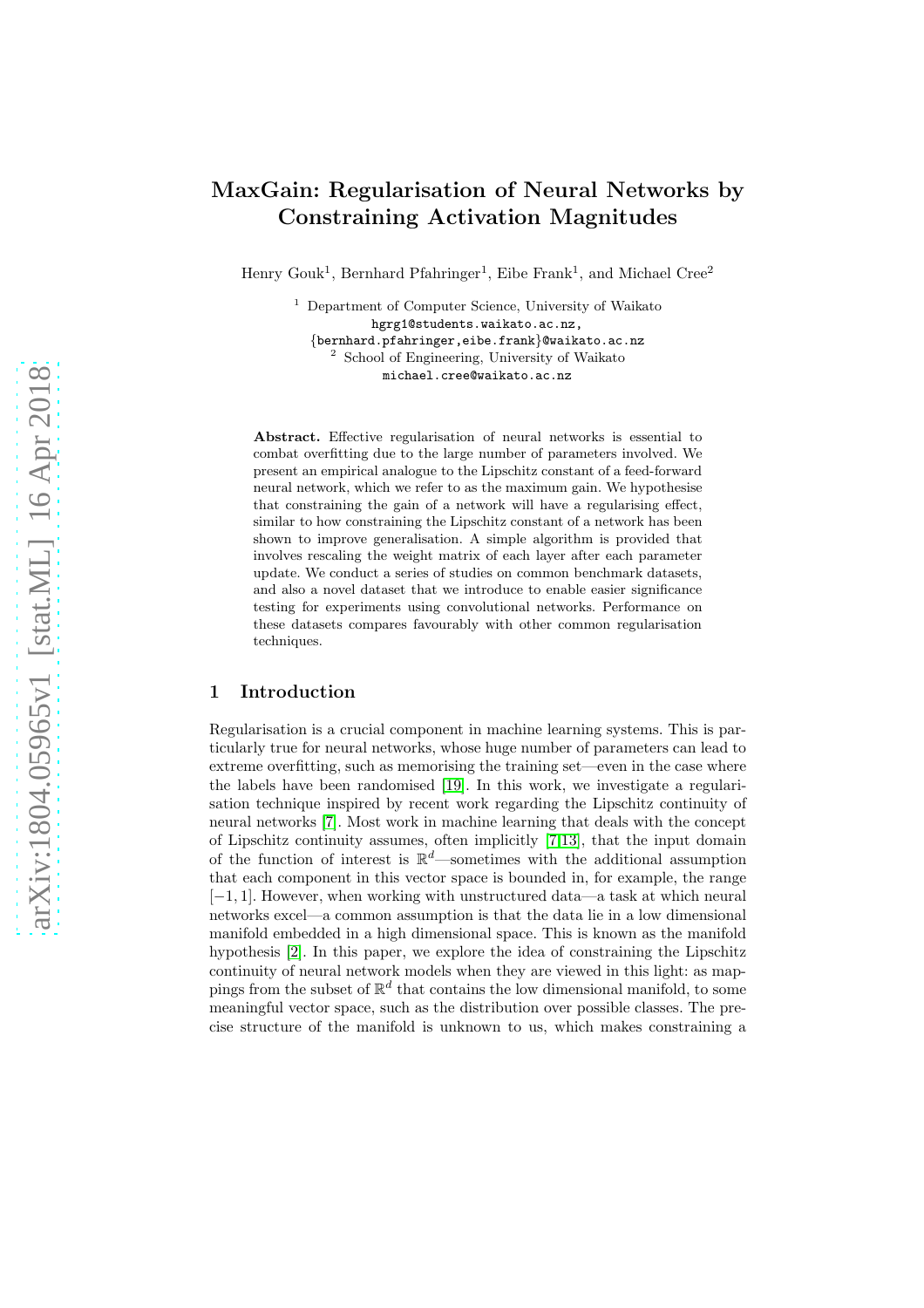function that operates on this manifold difficult. To circumvent this problem, we introduce the concept of *gain*—an empirical analogue to the operator norm technique used by Gouk et al. [\[7\]](#page-15-1) to compute the Lipschitz constant of a neural network layer.

We present a regularisation scheme that improves the generalisation performance of neural networks by constraining the maximum gain of each layer. This is accomplished using a simple modification to conventional neural network optimisers that applies a stochastic projection function in addition to a stochastic estimate of the gradient. We demonstrate the effectiveness of our regularisation algorithm on several classification datasets. A novel dataset that facilitates significance testing for convolutional network-based classifiers is introduced as part of these experiments. Additionally, we show how our technique performs when used in conjunction with other regularisation methods such as dropout [\[17\]](#page-15-3) and batch normalisation [\[9\]](#page-15-4). We also provide empirical evidence that constraining the gain on the training set results in observing lower gain on the test set compared to when the gain on the training set is not constrained. Details of how the performance of models trained with out regularisation technique as its hyperparameter is varied are also provided.

# 2 Related Work

Several recent publications have addressed the idea of Lipschitz continuity of neural networks. Most of this work has been on generative adversarial networks (GANs) [\[6\]](#page-15-5). Wasserstein GANs [\[1\]](#page-14-1) are the first GAN variant that require some way of enforcing Lipschitz continuity in order to converge. They accomplish this by clipping each weight whenever its absolute value exceeds some predefined threshold. While this will maintain Lipschitz continuity, the Lipschitz constant will not be known. An alternative to weight clipping is to penalise the norm of the gradient of the critic network [\[8\]](#page-15-6), which has been shown to improve the stability of training Wasserstein GANs. This technique for constraining Lipschitz continuity is similar to ours, in the sense that it uses an approximate measure of the Lipschitz constant on the training data. It is, however, quite different in the sense that it is not being used for regularisation and that it is applied as a soft constraint using a penalty term. Miyato et al. [\[13\]](#page-15-2) have also proposed normalising the weights in each layer of the discriminator network of a GAN using the spectral norm of the respective weight matrix, but they provide no evidence showing that their heuristic for applying this to convolutional layers actually constrains the spectral norm. Some recent work has shown how to precisely compute and constrain the Lipschitz constant of a network with respect to the  $\ell_1$  and  $\ell_{\infty}$  norms [\[7\]](#page-15-1) and demonstrated that constraining the Lipschitz constant with respect to these norms has a regularising effect comparable to dropout and batch normalisation.

The idea of constraining the Lipschitz constant of a network is conceptually related to quantifying the flatness of minima. While there is no single formalisation for what constitutes a flat minimum, the unifying intuition is that a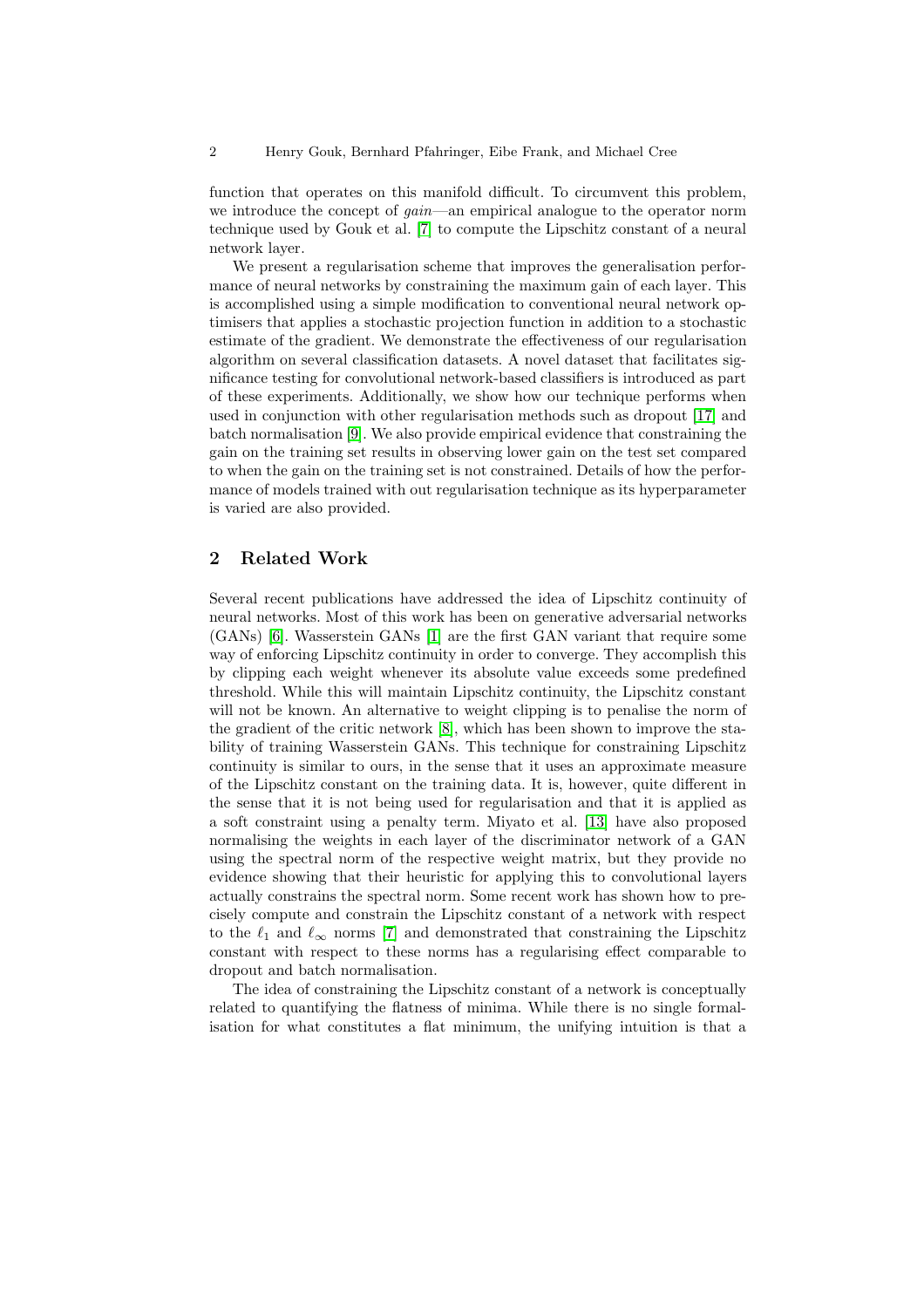minimum is flat when a small perturbation of the model parameters does not have a large impact on the performance of the model. Dinh et al. [\[4\]](#page-15-7) have shown that Lipschitz continuity is not a reliable tool for quantifying the flatness of minima. However, there is a subtle but very important difference between how they employ Lipschitz continuity, and how it is used by Gouk et al. [\[7\]](#page-15-1) and in this work. Neural networks are functions parameterised by two distinct sets of variables: the model parameters, and the features. Dinh et al. [\[4\]](#page-15-7) consider Lipschitz continuity with respect to the model parameters, whereas we consider Lipschitz continuity with respect the features being supplied to the network. The crux of the argument given by Dinh et al. is that the Lipschitz constant of a network with respect to its weights is not invariant to reparameterisation.

Dropout [\[17\]](#page-15-3) is one of the most widely used methods for regularising neural networks. It is popular because it is efficient and easy to implement, requiring only that each activation is set to zero with some probability,  $p$ , during training. An extension proposed by Srivastava et al. [\[17\]](#page-15-3), known as maxnorm, is to constrain the maginitude of the weight vector associated with each unit in some layer. One can also use multiplicative Gaussian noise, rather than Bernoulli noise. Kingma et al. [\[11\]](#page-15-8) provide a technique that enables automatic tuning of the amount of noise that should be applied in the case of Gaussian dropout. A similar technique exists for automatically tuning  $p$  for Bernoulli dropout—this extension is known as concrete dropout [\[5\]](#page-15-9).

Batch normalisation [\[9\]](#page-15-4), which was originally motivated by the desire to improve the convergence rate of neural network optimisers, is often used as a regularisation scheme. It is similar to our technique in the sense that it rescales the activations of a layer, but it does so in a different way: by standardising them and subsequenty multiplying them by a learned scale factor. Unlike other regularisation techniques, there is no hyperparameter for batch normalisation that can be tuned to control the capacity of the network. A similar technique, which does not rely on measuring activation statistics over minibatches, is weight normalisation [\[15\]](#page-15-10). This approach decouples the length and direction of the weight vector associated with each unit in the network, and enables one to train networks on very small batch sizes, which is a situation where batch normalisation cannot be applied reliably.

## 3 Lipschitz Continuous Neural Networks

Gouk et al. (2018) recently demonstrated that constraining the Lipschitz continuity of a neural network improves generalisation in the context of classification. We briefly review their technique to aid overall understanding and provide several useful definitions. Recall the definition of Lipschitz continuity:

<span id="page-2-0"></span>
$$
D_B(f(\boldsymbol{x}_1), f(\boldsymbol{x}_2)) \leq k D_A(\boldsymbol{x}_1, \boldsymbol{x}_2) \quad \forall \boldsymbol{x}_1, \boldsymbol{x}_2 \in A,
$$
\n<sup>(1)</sup>

for some real-valued  $k \geq 0$ , and metrics  $D_A$  and  $D_B$ . We refer to f as being  $k$ -Lipschitz. We are most interested in the smallest possible value of  $k$ , which is sometimes referred to as the best Lipschitz constant. A particularly useful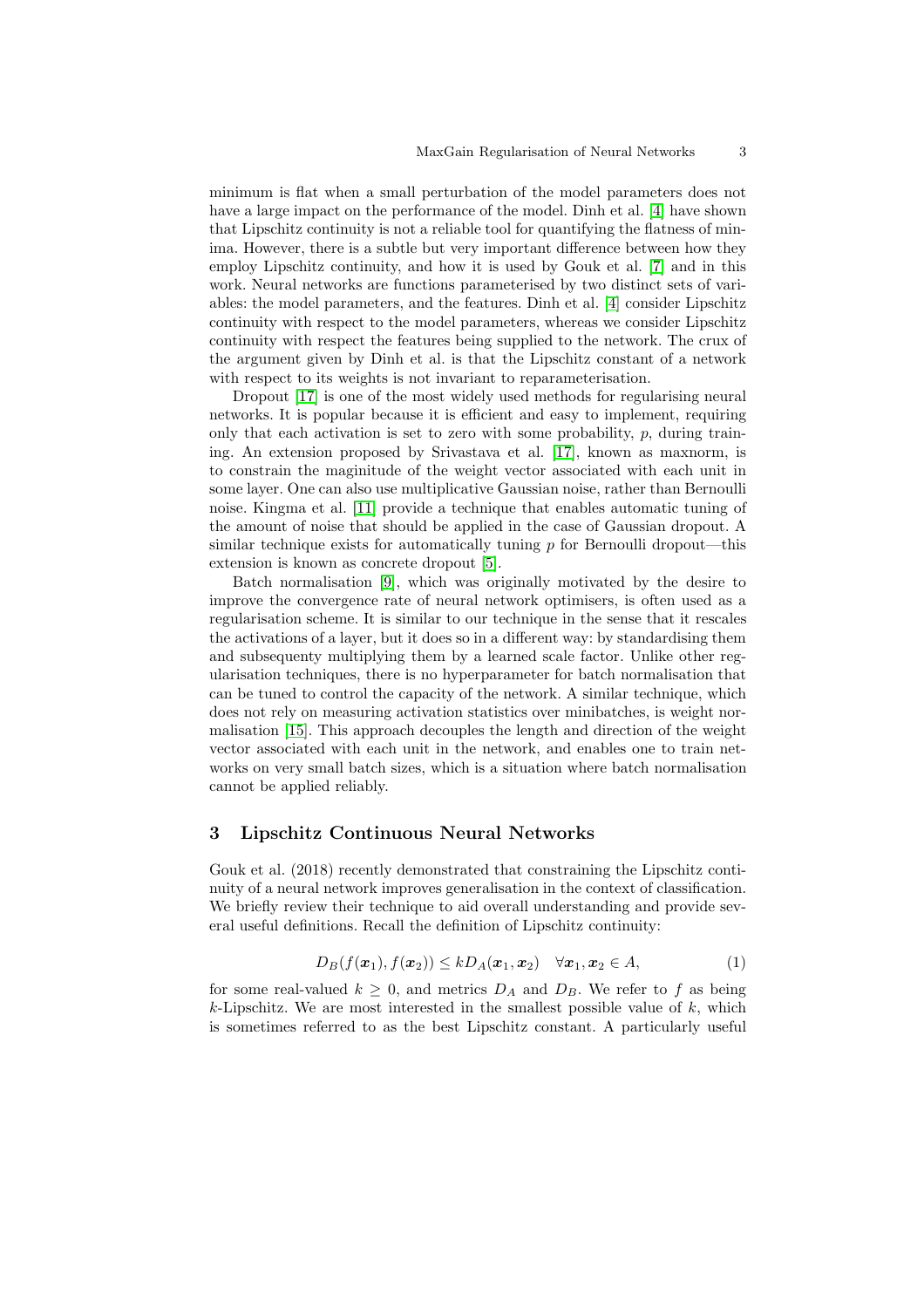property of Lipschitz continuity is that the composition of a  $k_1$ -Lipschitz function with a  $k_2$ -Lipschitz function is a  $k_1k_2$ -Lipschitz function. Given that a feedforward neural network can be expressed as a series of function compositions,

$$
f(\boldsymbol{x}) = (\phi_l \circ \phi_{l-1} \circ \dots \circ \phi_1)(\boldsymbol{x}), \tag{2}
$$

one can compute the Lipschitz constant of the entire network by computing the constant of each layer in isolation and taking the product of these constants:

$$
L(f) = \prod_{i=1}^{l} L(\phi_i),\tag{3}
$$

where  $L(\phi_i)$  indicates the Lipschitz constant of some function,  $\phi_i$ .

Many functions in this product, such as commonly used activation functions and pooling operations, have a Lipschitz constant of one for all vector p-norms on  $\mathbb{R}^d$ . Other commonly used functions, such as fully connected and convolutional layers, can be expressed as affine transformations,

$$
f(\boldsymbol{x}) = W\boldsymbol{x} + \boldsymbol{b},\tag{4}
$$

where  $W$  is a weight matrix and  $\boldsymbol{b}$  is a bias vector. For fully connected layers, there is no special structure to  $W$ . In the case of convolutional layers,  $W$  is a block matrix where each block is in turn a doubly block circulant matrix. Batch normalisation layers can also be expressed as affine transformations, where the linear operation is a diagonal matrix. Each element on the diagonal is one of the scaling parameters divided by the standard deviation of the corresponding activation. The Lipschitz constant of an affine function is given by the operator norm of the weight matrix,

<span id="page-3-0"></span>
$$
||W||_p = \sup_{\mathbf{x} \neq 0} \frac{||W\mathbf{x}||_p}{||\mathbf{x}||_p},
$$
\n(5)

for some vector p-norm. For the  $\ell_1$  and  $\ell_\infty$  vector norms, the matrix operator norms are given by the maximum absolute column sum and maximum absolute row sum norms, respectively. In the case of the  $\ell_2$  norm, the operator norm of a matrix is given by the spectral norm—the largest singular value. This can be approximated for fully connected layers relatively efficiently using the power iteration method. Once the operator norms have been computed, projected gradient methods can be used to constrain the Lipschitz constant of each layer to be less than a user specified value.

## 4 Regularisation by Constraining Gain

A commonl assumption in machine learning is that many types of unstructured data, such as images and audio, lie near a low dimensional manifold embedded in a high dimensional vector space. This is known as the manifold hypothesis. If we assume that the manifold hypothesis holds, then a network will only be supplied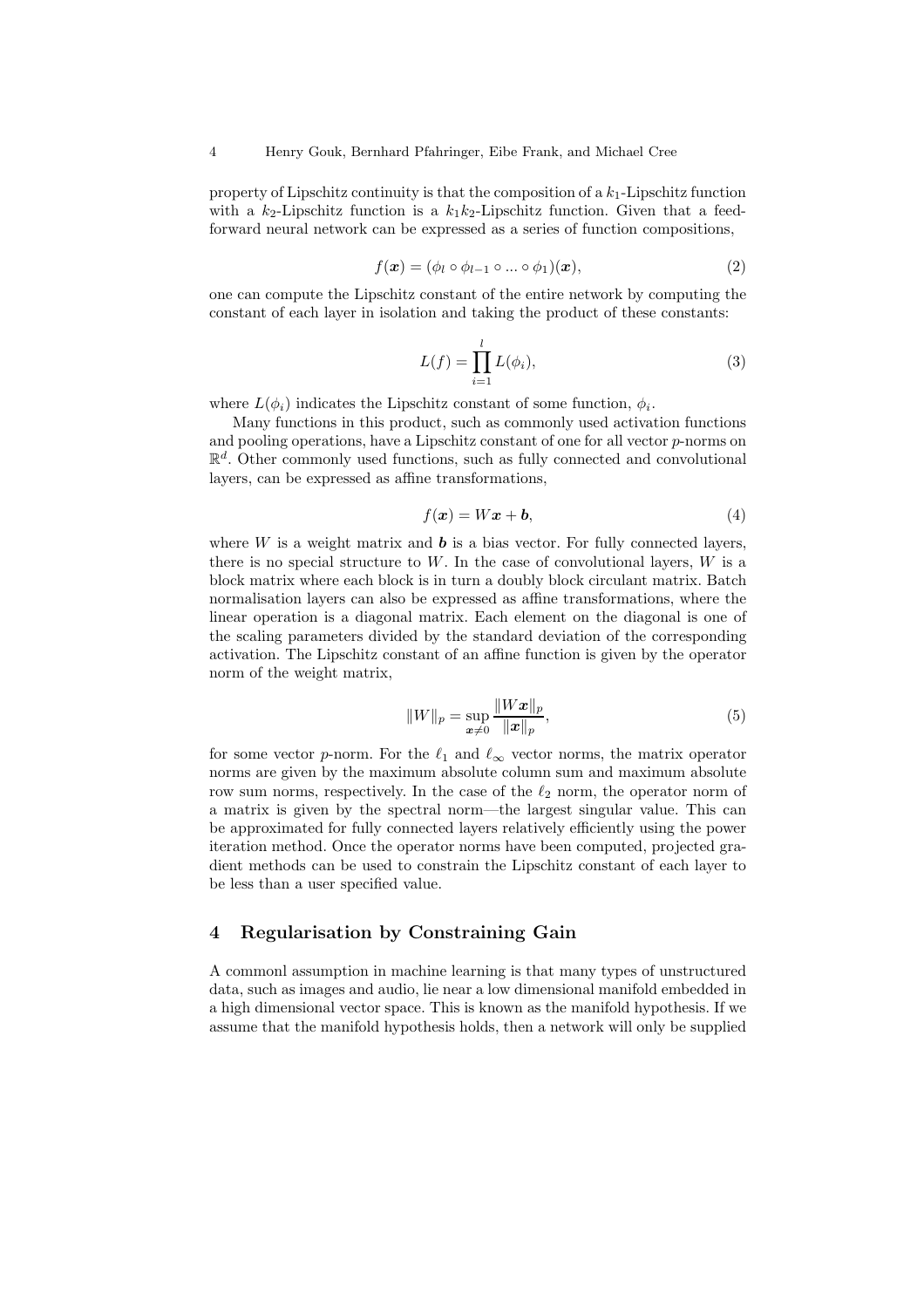with elements of some set  $\mathcal{X} \subset \mathbb{R}^d$ . As a consequence, the training procedure need only ensure that the network is Lipschitz continuous on  $\mathcal X$  in order to construct a network with a slowly varying decision boundary. In practice, the exact structure of  $\mathcal X$  is unknown, but we do have a finite sample of instances,  $X \subset \mathcal{X}$ , which we can use to empirically estimate various characteristics of  $\mathcal{X}$ .

#### 4.1 Gain

Lipschitz continuity is not something that can be established empirically. However, one can find a lower bound for  $k$  by sampling pairs of points from the training set and determining the smallest value of k that satisfies Equation [1.](#page-2-0) This solution, while conceptually simple, has a number of finer details that can greatly impact the result. For example, how should pairs be sampled? If they are chosen randomly, then a very large number of pairs will be required to provide a good estimate of  $k$ . On the other hand, if a hard-negative mining approach were employed, fewer pairs would be required, but the amount of computation per pair would be greatly increased.

By restricting our analysis to feed-forward neural networks, we derive a simpler and more computationally efficient approach. Recall that the Lipschitz constant of a feed-forward network is given by the product of the Lipschitz constants associated with each activation function—which are usually less than or equal to one and cannot be changed during training—and the operator norms associated with the linear transformations in the learned layers. We define gain using the fraction from Equation [5,](#page-3-0)

$$
Gain_p(W, \mathbf{x}) = \frac{\|W\mathbf{x}\|_p}{\|\mathbf{x}\|_p},\tag{6}
$$

for some input instance  $x$ , and we use the maximum gain observed over some set of input vectors from our manifold of interest as an approximation of the operator norm. This empirical estimate of the operator norm of a matrix has several advantages over computing the true operator norm. Firstly, it fulfills our desire to approximately compute the Lipschitz constant of an affine function on  $\mathcal{X}$ . It is also well behaved, in the sense that  $X = \mathcal{X} \implies \sup_{\mathbf{x}} Gain(W, \mathbf{x}) = ||W||_p$ . Some more practical advantages include not having to explicitly construct  $W$ , but merely requiring a means of computing  $W\mathbf{x}$ —a property that is extremely useful when computing the operator norm of a convolutional layer. Also, because one need not compute a matrix norm directly, it is possible to compute the gain with respect to a  $p$ -norm for which it would be NP-hard to compute the induced matrix operator norm.

#### 4.2 MaxGain Regularisation

The crux of our regularisation technique is to limit the gain of each layer in a feed-forward neural network. Each layer is constrained, in isolation, to have a gain less than or equal to a user specified hyperparameter,  $\gamma$ . Put formally, we wish to solve the following optimisation problem: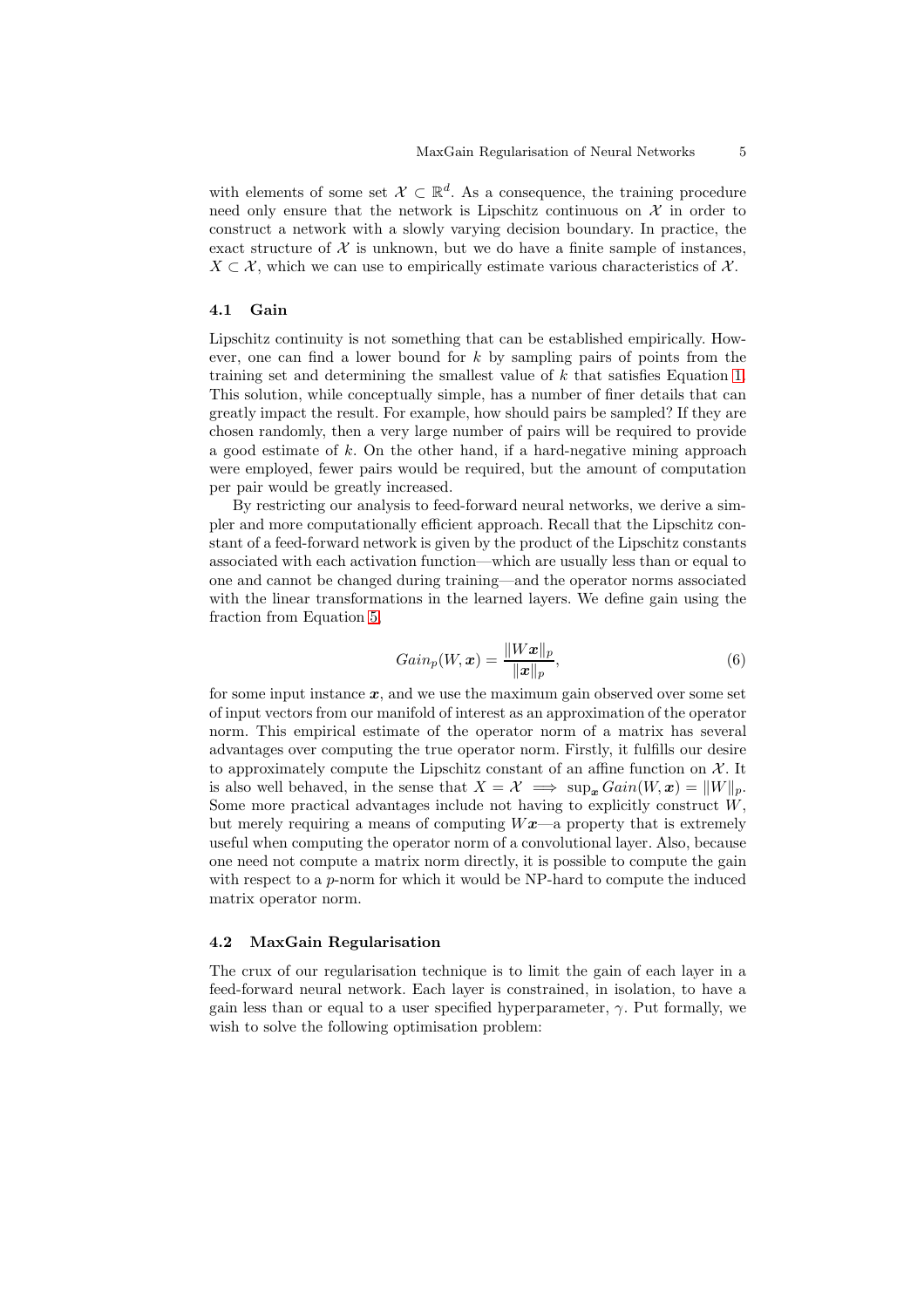6 Henry Gouk, Bernhard Pfahringer, Eibe Frank, and Michael Cree

$$
W_{1..l} = \underset{W_{1..l}}{\arg \min} \sum_{\bm{x}_i^1 \in X} L(\bm{x}_i^1, \bm{y}_i) \tag{7}
$$

<span id="page-5-1"></span><span id="page-5-0"></span>
$$
s.t. \max_{\mathbf{x}_i^j} Gain_p(W_j, \mathbf{x}_i^j) \le \gamma \qquad \forall j \in \{1 \dots l\},
$$
\n
$$
(8)
$$

where  $x_i^j$  indicates the input to the *j*th layer for instance *i*,  $y_i$  is a label vector associated with instance i,  $W_j$  is the weight matrix for layer j, and  $L(\cdot)$  is some task-specific loss function. Note that if  $||x_i^j||_p$  is zero, we set the gain for that particular measurement to zero rather than leaving it undefined.

The conventional approach to solving Equation [7](#page-5-0) without the constraint in Equation [8](#page-5-1) is to use some variant of the stochastic gradient method. For simple constraints, such as requiring  $W_j$  to lie in some known convex set, a projection function can be used to enforce the constraint after each parameter update. In our case, applying the projection function after each parameter update would involve propagating the entire training set through the network to measure the maximum gain for each layer. Even for modest sized datasets this is completely infeasible, and it defeats the purpose of using a stochastic optimiser. Instead, we propose the use of a stochastic projection function, where the max in Equation [8](#page-5-1) is taken over the same minibatch used to compute an estimate of the loss function gradient. We reuse the "stale" activations computed before the weight update in order to avoid the extra computation required for propagating all of the instances through the network again. The following projection function is used:

$$
\pi(W, \hat{\gamma}, \gamma) = \frac{1}{\max(1, \frac{\hat{\gamma}}{\gamma})} W,\tag{9}
$$

where  $\hat{\gamma}$  is our estimate of the maximum gain for layer j. If the MaxGain constraint is not violated, then W will be left untouched. If the constraint is violated, W will be rescaled to fix the violation. In the case where the maximum gain is computed exactly, this function will rescale the weight matrix such that the maximum gain is less than or equal to  $\gamma$ . Because we are only approximately computing the maximum gain, this constraint will not be perfectly satisfied on the training set.

During training, batch normalisation applies a transformation to the activations of a minibatch using statistics computed using only the instances contained in that minibatch. Thus, the gain measured for a particular instance is dependent on the other instances in the batch in which it is observed by the network. Specifically, the activations,  $x$ , produced by some layer, are standardised:

$$
\phi^{bn}(\boldsymbol{x}) = \text{diag}(\frac{\alpha}{\sqrt{\text{Var}[\boldsymbol{x}]}})(\boldsymbol{x} - \text{E}[\boldsymbol{x}]) + \beta,
$$
\n(10)

where diag(·) denotes a diagonal matrix,  $\alpha$  and  $\beta$  are learned parameters, and the Var[·] and E[·] operations are computed over only the instances in the current minibatch. If the estimated mean and variance values are particularly unstable,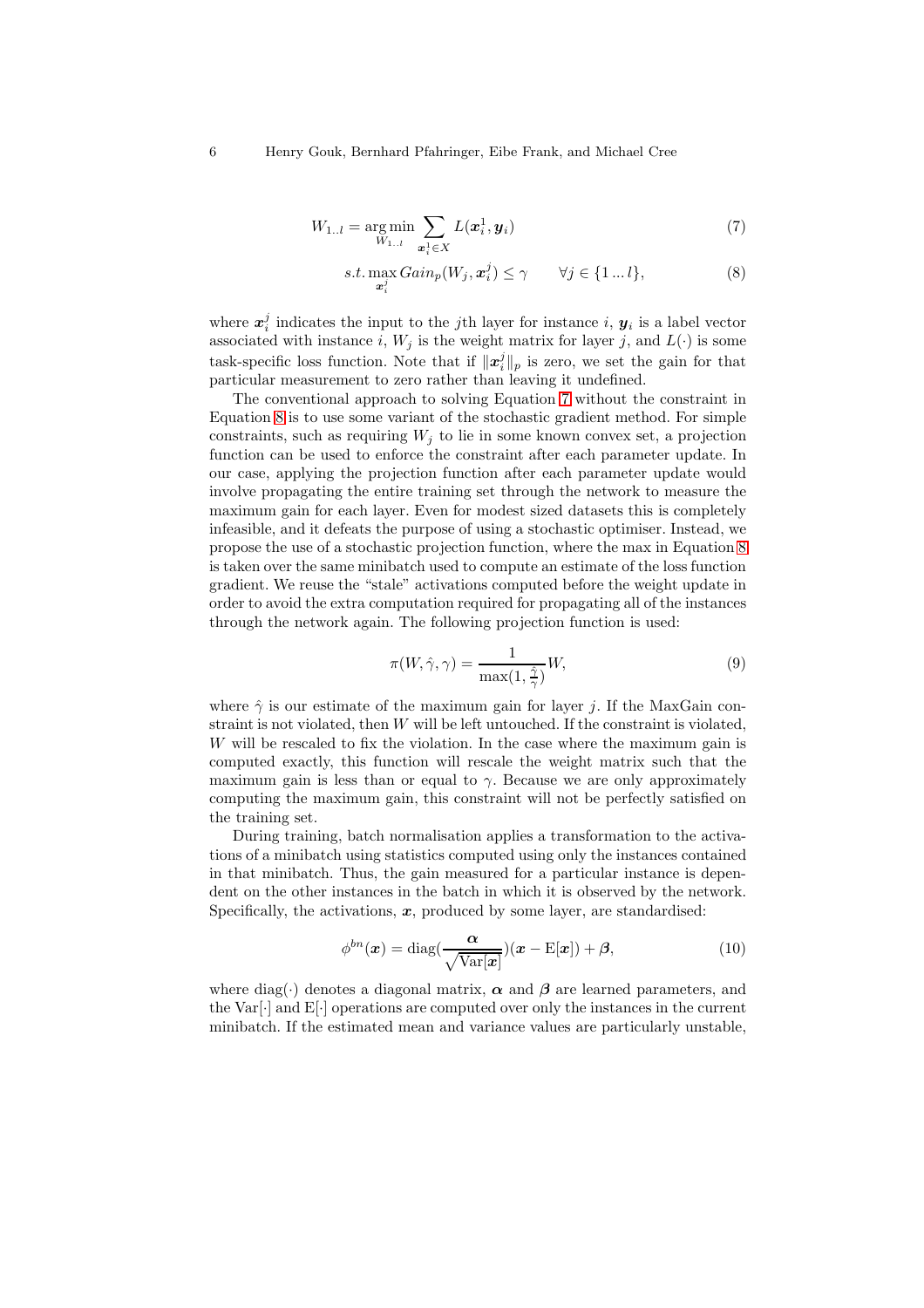then the gain values will also be very unstable and the training procedure will converge very slowly—or possibly not at all. We have found that the high dimensionality of neural network hidden layer activation vectors, and their sparse nature when using the ReLU activation function, coupled with a relatively small batch size, leads to unstable measurements when using MaxGain in conjunction with batch normalisation. We remedy this by recomputing the batch normalisation output in the projection function using the running averages of the standard deviation estimates that are kept for performing test-time predictions. By standardising the minibatch activations using these more stable estimates of the activation statistics, we observed considerably more reliable convergence. Note that the stochastic estimates of the mean and standard deviation of activations are still used for computing the gradient—it is only the projection function that uses the running averages of these values.

Pseudocode for our constrained optimisation algorithm based on stochastic projection is provided in Algorithm [1.](#page-6-0) The inputs to each layer for each minibatch,  $X_{1\cdot l}^{(t)}$  $1:1/1$ , and the results of transforming these by the linear term of the affine transformations,  $Z_{1:l}^{(t)}$  $1:1$ , are cached during the gradient computation to be reused in the projection function. We use a single hyperparameter,  $\gamma$ , to control the allowed gain of each layer. There is no fundamental reason that a different  $\gamma$  cannot be selected for each layer other than the added difficulty in optimising more hyperparameters. The  $update(\cdot, \cdot)$  function can be any stochastic optimisation algorithm commonly used with neural networks. We consider both Adam [\[10\]](#page-15-11) and SGD with Nesterov momentum.

<span id="page-6-0"></span>Algorithm 1 This algorithm makes use of the stochastic gradient method (or some variation thereof) and a stochastic projection function to approximately solve the constrained optimisation problem outlined in Equations [7](#page-5-0) and [8.](#page-5-1)

```
t \leftarrow 0while W_{1:l}^{(t)} not converged do
     t \leftarrow t + 1(g_{1:l}^{(t)}, X_{1:l}^{(t)}, Z_{1:l}^{(t)}) \leftarrow \nabla_{W_{1:l}} f(W_{1:l}^{(t-1)})\widetilde{W}_{1:l}^{(t)} \leftarrow update(W_{1:l}^{(t-1)}, g_{1:l}^{(t)})for i = 1 to l do
            \hat{\gamma} \leftarrow 0for (\boldsymbol{x}_j, W_i^{(t)}\boldsymbol{x}_j) in zip(X_i^{(t)}, Z_i^{(t)}) do
                  \hat{\gamma} \leftarrow max(\hat{\gamma}, \frac{\|W_i^{(t)}\boldsymbol{x}_j\|_p}{\|\boldsymbol{x}_i\|_p})\frac{\sum_{j||p}{||x_j||_p}}{\|x_j\|_p}end for
            W_i^{(t)} \leftarrow \pi(\widehat{W}_i^{(t)}, \hat{\gamma}, \gamma)end for
end while
```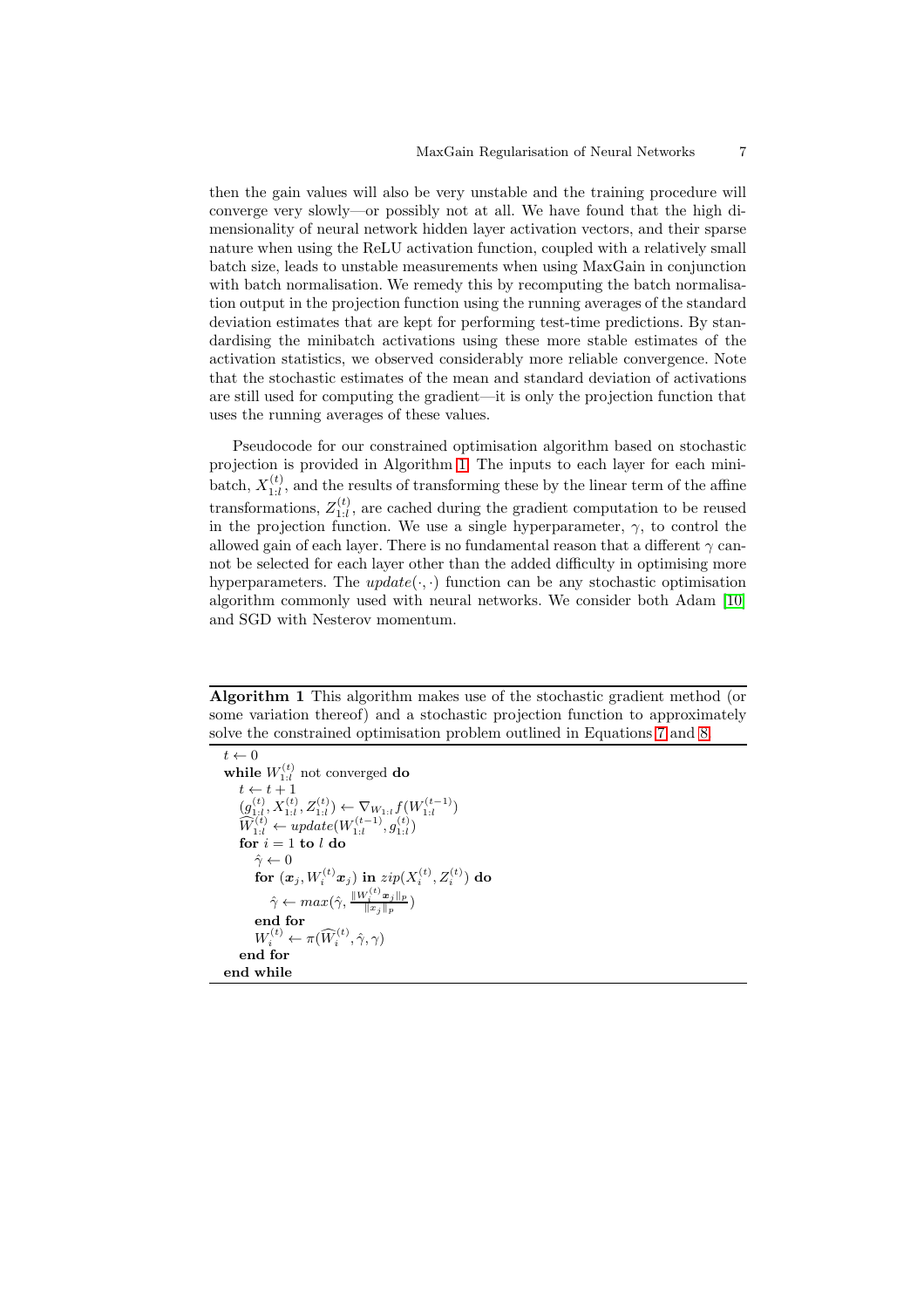8 Henry Gouk, Bernhard Pfahringer, Eibe Frank, and Michael Cree

#### 4.3 Compatibility with Dropout

There are two parts to applying dropout regularisation to a network. Firstly, during training, one must stochastically corrupt the activations of some hidden layers, usually by multiplying them with vectors of Bernoulli random variables. Secondly, during test time, the activations are scaled such that the expected magnitude of each activation is the same as what it would have been during training. In the case of standard Bernoulli dropout, this just means multiplying each activation by the probability that it was not corrupted during training. This scaling is known to change the Lipschitz constant of a network over  $\mathbb{R}^d$  [\[7\]](#page-15-1), and the same argument applies to the Lipschitz constant on  $X$ . Because many commonly used activation functions are homogeneous, namely ReLU and its many variants, scaling the output activations is equivalent to scaling the output of the affine transformation. This, in turn, has an identical effect to scaling both the weight matrix and bias vector. Due to the homogeneity of norms, this scaling also directly affects the gain. Therefore, one might expect that one needs to increase  $\gamma$  when using our technique in conjunction with dropout.

## 5 Experiments

The experiments reported in this section aim to demonstrate several aspects of our MaxGain regularisation method. The primary question we wish to answer is whether our technique for constraining the maximum gain of each learned layer in a network is an effective regularisation method. We also demonstrate that constraining the gain on training instances results in observing lower gain on the test, compared to when the gain is not constrained at all. All networks trained with MaxGain regularisation use the same  $\gamma$  parameter for each layer in order to simplify hyperparameter optimisation. While the method we have presented can be used in conjunction with any vector norm, in this work we only investigate how well MaxGain works when using the  $\ell_2$  vector norm.

Throughout our experiments, we make use of several different datasets. We also introduce a novel dataset larger than some typical benchmark datasets, like CIFAR-10 and MNIST, yet smaller and more manageable than the ImageNet releases used for the Large Scale Visual Recognition challenges. This dataset is designed so that performing significance tests is easy, and a greater degree of confidence can therefore be attributed to conclusions drawn from experiments using this dataset. The pixel intensities of all images have been scaled to lie in the range  $[-1, 1]$ .

#### 5.1 CIFAR-10

CIFAR-10 [\[12\]](#page-15-12) is a collection of 60,000 tiny colour images, each labelled with one of 10 classes. In our experiments we follow the standard protocol of using 50,000 images for training and 10,000 images for testing. Additionally, we use a 10,000 image subset of the training set to tune the hyperparameters. We use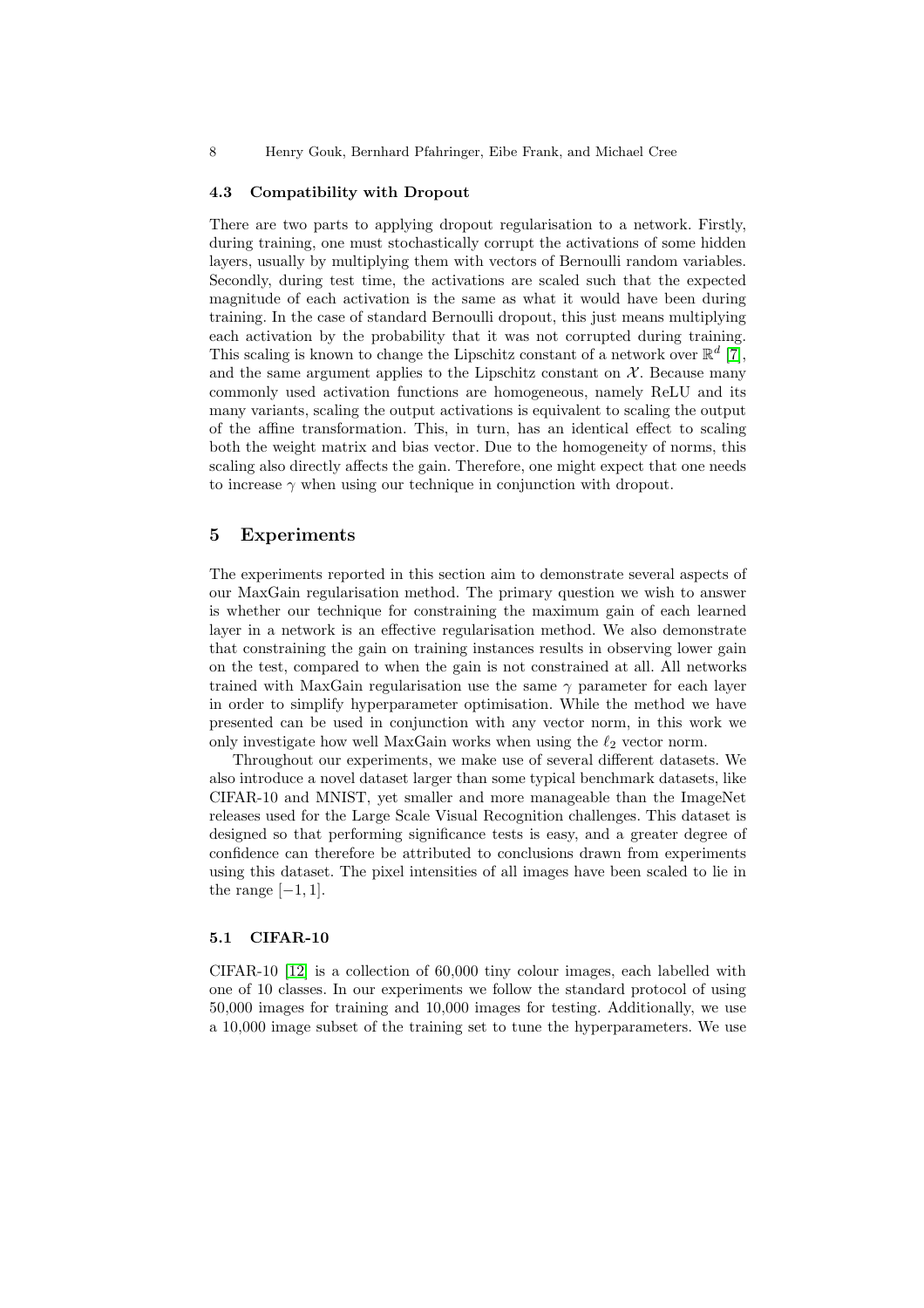the VGG-19 network [\[16\]](#page-15-13) trained using the Adam optimiser [\[10\]](#page-15-11). The model is trained for 140 epochs, starting with a learning rate of 10−<sup>4</sup> , which is decreased to  $10^{-5}$  at epoch  $100$  and  $10^{-6}$  at epoch 120. We make use of data augmentation in the form of horizontal flips, and padding training images to  $40 \times 40$  pixels and cropping out a random  $32 \times 32$  patch.

Results demonstrating how our technique compares with other common regularisation techniques are given in Table [1.](#page-8-0) Several trends stand out in this table. Firstly, when comparing with each other technique in isolation, our method performs noticeably better than dropout and similarly to batch normalisation. When used in conjunction with batch normalisation the resulting test accuracy improves further. Interestingly, combining the use of dropout with both other regularisation approaches does not seem to have a noticeable cumulative effect.

<span id="page-8-0"></span>Table 1: Accuracy of a VGG-19 network trained in CIFAR-10 with different regularisation techniques.

| Regulariser                     | Accuracy  |
|---------------------------------|-----------|
| None                            | 88.29%    |
| Dropout                         | 89.71%    |
| Batchnorm                       | 90.80%    |
| $Batchnorm + Dropout$           | 90.90%    |
| MaxGain                         | 90.75%    |
| $MaxGain + Dropout$             | $90.95\%$ |
| $MaxGain + Batchnorm$           | 91.76%    |
| $MaxGain + Batchnorm + Dropout$ | 91.52%    |

## 5.2 CIFAR-100

CIFAR-100 [\[12\]](#page-15-12) is similar to CIFAR-10, on account of containing 60,000 colour images of size  $32 \times 32$ , also split into a predefined set of 50,000 for training and 10, 000 for testing. It differs in that it contains 100 classes, and exhibits more subtle inter-class variation. We use a Wide Residual Network [\[18\]](#page-15-14) on this dataset, in order to investigate how well MaxGain works on networks with residual connections. Batch normalisation is applied to all models trained on this dataset. We found convergence to be unreliable when training Wide ResNets without batch normalisation. Stochastic gradient descent with Nesterov momentum is used to train for a total of 200 epochs. We start with a learning rate of 10<sup>−</sup><sup>1</sup> and decrease by a factor of 5 at epochs 60, 120, and 160. We use the same data augmentation as was used for the CIFAR-10 models.

Results for experiments run on CIFAR-100 are given in Table [2.](#page-9-0) In this case, we can see that our method performs comparably to dropout when both techniques are used in conjunction with batch normalisation. The combination of all three regularisation schemes performs the best.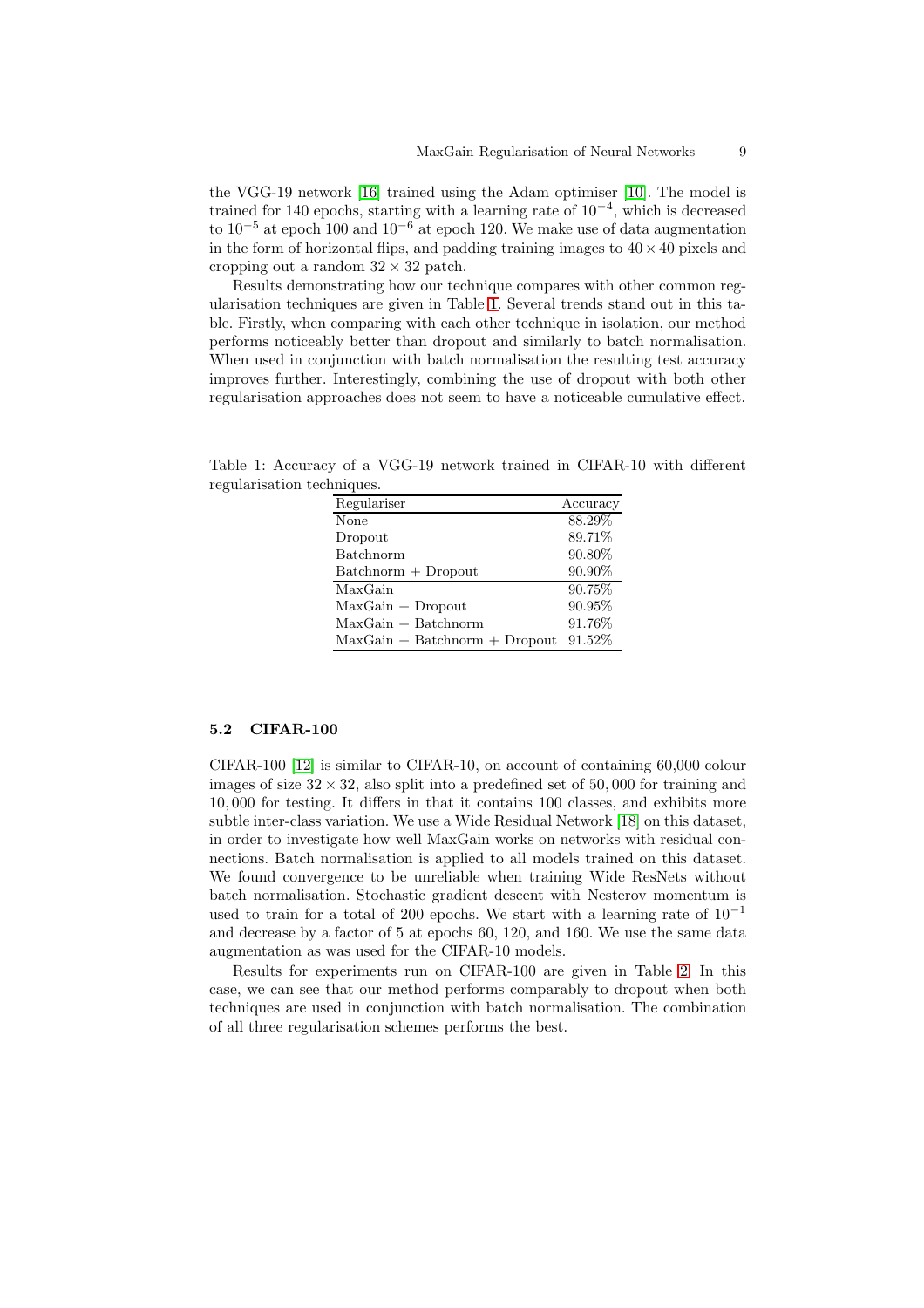<span id="page-9-0"></span>Table 2: Accuracy of a Wide Residual Network with a depth of 16 and a width factor of four trained on CIFAR-100 with different regularisation techniques.

| Regulariser                     | Accuracy  |
|---------------------------------|-----------|
| Batchnorm                       | 75.34%    |
| $Batchnorm + Dropout$           | 75.72%    |
| $MaxGain + Batchnorm$           | 75.89%    |
| $MaxGain + Batchnorm + Dropout$ | $76.44\%$ |

#### 5.3 Street View House Numbers (SVHN)

The Street View House Numbers Dataset contains over 600,000 colour images depicting house numbers extracted from Google street view photos. Each image is  $32 \times 32$  pixels, and the dataset has a predefined train and test split of 604,388 and 26,032 images, respectively. The distributions of the training and test splits are slightly different, in that the majority of the training images are considered less difficult. We train a VGG-style network on this dataset using the Adam [\[10\]](#page-15-11) optimiser. Likely due to the large size of the dataset, we found that the network only needed to be trained for 17 epochs. We began with a learning rate of  $10^{-4}$ and reduced it by a factor of 10 for the last two epochs.

Table [3](#page-9-1) shows how the different models we considered performed on SVHN. An interesting result here is, in isolation, dropout outperforms both MaxGain and batch normalisation in terms of accuracy improvement over the baseline. This is potentially due to the mismatch between the distributions of the training and testing datasets. Despite the lackluster performance of these methods in isolation, they do still provide a benefit when combined with each other and dropout, which is consistent with the results of our other experiments.

| Regulariser                     | Accuracy |
|---------------------------------|----------|
| None                            | 96.99%   |
| Dropout                         | 97.72%   |
| Batchnorm                       | 96.97%   |
| $Batchnorm + Dropout$           | 97.86%   |
| MaxGain                         | 97.22%   |
| $MaxGain + Dropout$             | 97.89%   |
| $MaxGain + Batchnorm$           | 97.31%   |
| $MaxGain + Batchnorm + Dropout$ | 97.98%   |

<span id="page-9-1"></span>Table 3: Accuracy of a VGG-style network on the SVHN dataset when trained with various regularisation techniques.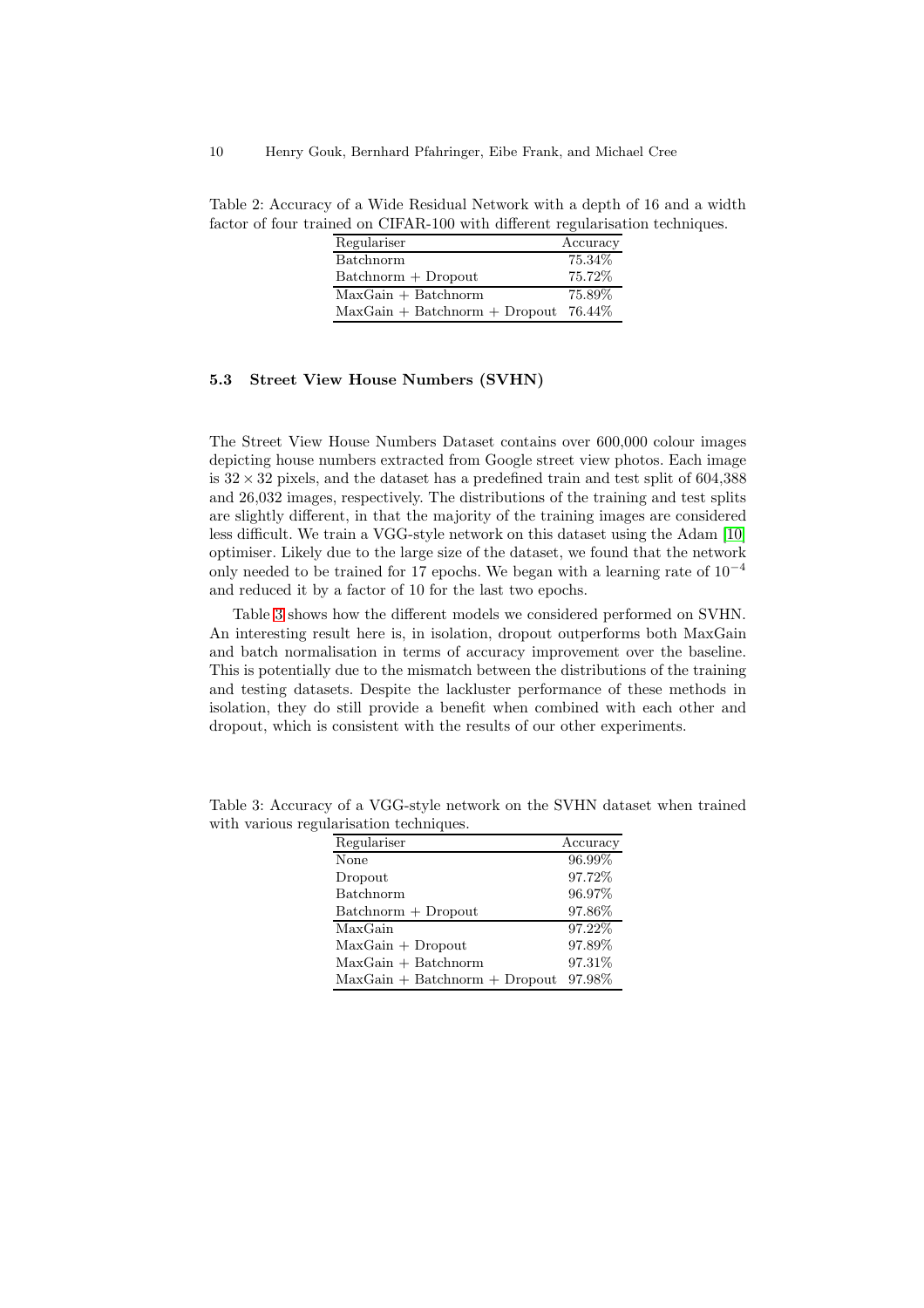#### 5.4 Scaled ImageNet Subset (SINS-10)

Many datasets used by the deep learning community consist of a single predefined training and test split. For example, in the previous experiments on CIFAR-10 we stated that a set of 50,000 images was used for training, and another set of 10,000 images was used for testing. In order to perform some sort of significance test, and thus have some degree of confidence in our results and the conclusions we draw from them, we must gather multiple measurements of how well models trained using a particular algorithm configuration perform. To this end, we propose the Scaled ImageNet Subset (SINS-10) dataset, a set of 100,000 colour images retrieved from the ImageNet collection [\[3\]](#page-14-2). The images are evenly divided into 10 different classes, and each of these classes is associated with multiple synsets from the ImageNet database. All images were first resized such that their smallest dimension was 96 pixels and their aspect ratio was maintained. Then, the central  $96 \times 96$  pixel subwindow of the image was extracted to be used as the final instance.

An important difference between the proposed dataset and currently available benchmark datasets is how it has been split into training and testing data. The entire dataset is divided into 10 equal sized predefined folds of 10,000 instances. The first 9,000 images in each fold are intended for training a model, and the remaining 1,000 for testing it. One can then apply a machine learning technique to each fold in the dataset, and repeat the process for techniques one wishes to compare against. This will result in 10 performance measurements for each algorithm. A paired  $t$ -test can then be used to determine whether there is a significant difference, with some level of confidence, between the performance of the different techniques.

Note that the protocol for SINS-10 is different to the commonly used crossvalidation technique. When performing cross-validation, the training sets overlap significantly, and the measurements for the test fold performance are therefore not independent. To mitigate this, one can use a heuristic for correcting the paired  $t$ -test [\[14\]](#page-15-15). Rather than use this heuristic, we simply avoid fitting models using overlapping training (or test) sets, and can therefore use the standard paired t-test.

We train a Wide Residual Network with a width factor of four on this dataset. No data augmentation was used and each model was trained for 90 epochs using stochastic gradient descent with Nesterov momentum. The learning rate was started at  $10^{-1}$  and decreased by a factor of five at epochs 60 and 80. For each regularisation scheme, we trained a model on each fold of the dataset. Regularisation hyperparameters, such as  $\gamma$  and the dropout rate, were determined on a per-fold basis using a validation set of 1,000 instances drawn from the training set of the fold under consideration.

Results for the different regularisation schemes trained on this dataset are given in Table [4.](#page-11-0) We report the mean accuracy across each of the 10 folds, as well as the standard error. Paired *t*-tests were performed for comparing Batchnorm to  $MaxGain + Batchnorm$ , and also for Batchnorm + Dropout versus  $MaxGain +$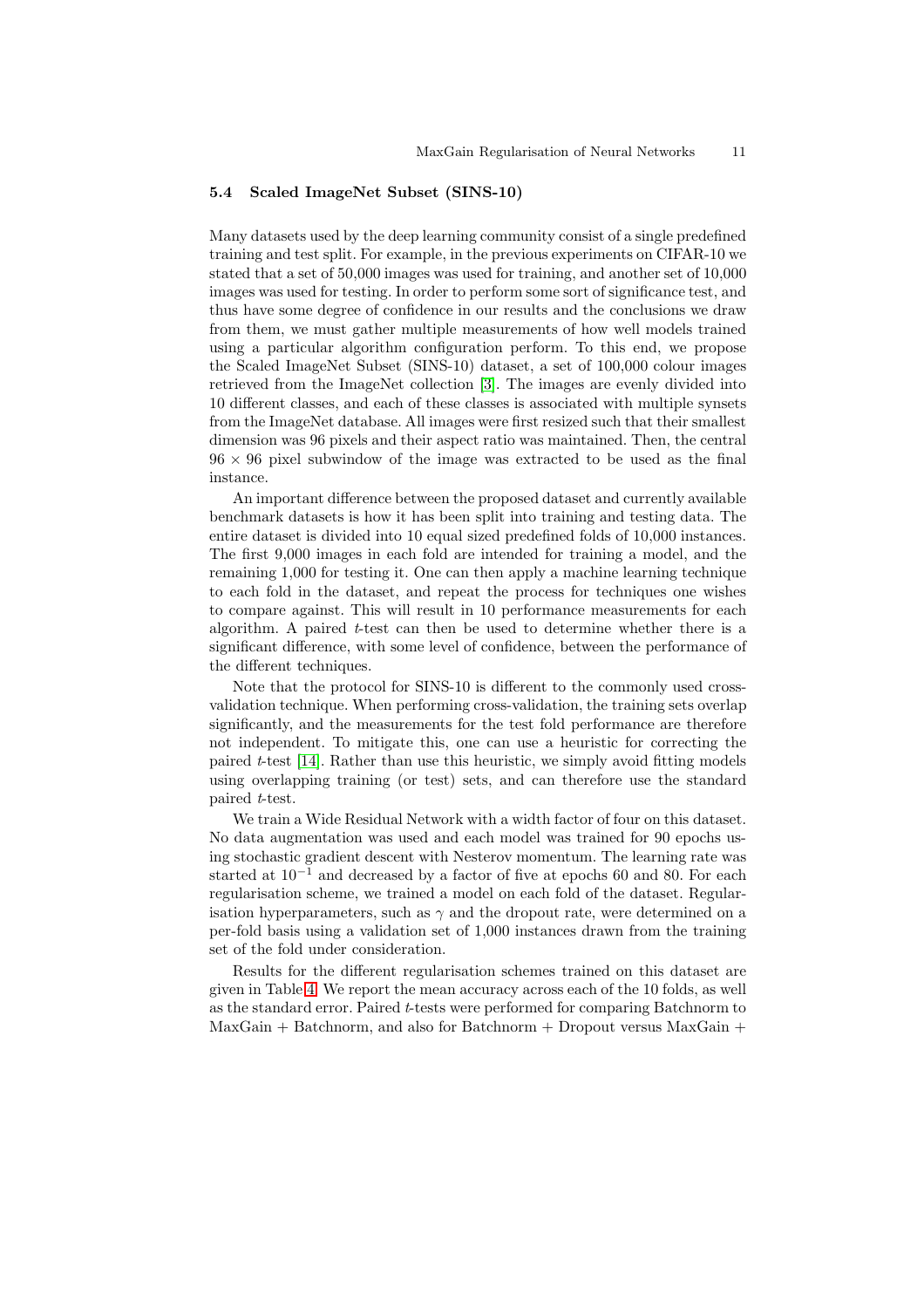<span id="page-11-0"></span>Table 4: Performance of the Wide Residual Network on the Scaled ImageNet Subset dataset using various combinations of regularisation techniques. The figures in this table are the mean accuracy  $\pm$  the standard error, as measured across the 10 different folds.

| Regulariser                                        | Accuracy             |
|----------------------------------------------------|----------------------|
| Batchnorm                                          | $70.13\%~(\pm 0.27)$ |
| $Batchnorm + Dropout$                              | 74.81% (±0.49)       |
| $MaxGain + Batchnorm$                              | $70.65\%~(\pm 0.54)$ |
| $MaxGain + Batchnorm + Dropout 74.80\% (\pm 0.51)$ |                      |

Batchnorm + Dropout. Neither of the tests resulted in a statistically significant difference  $(p = 0.332$  and  $p = 0.976$ , respectively).

#### 5.5 Gain on the Test Set

Due to the stochastic nature of the projection function, the technique used to constrain the gain on the training set is only approximate. Therefore, it is important that we verify whether the constraint is fulfilled in practice. Moreover, even if the constraint is satisfied on the training set, that does not necessarily mean it will be satisfied on data not seen during training. To investigate this, we supply plots in Figure [1](#page-12-0) showing the distribution of gains in each layer in the VGG-19 network trained using MaxGain on the CIFAR-10 dataset. We can see that the distributions between the train and test sets are virtually identical, and are never significantly above 2—the value selected for  $\gamma$  when training this network.

In addition to demonstrating that the stochastic projection function does effectively limit the maximum gain on the test set, we find it interesting to visualise gain measurements taken from each layer in a network trained without the MaxGain regulariser. This visualisation is given in Figure [2.](#page-13-0) Once again, the distributions of gains measured on the training versus test data are almost identical. Comparing the distributions given in Figure [2](#page-13-0) with those provided in Figure [1](#page-12-0) show that the MaxGain regulariser has a substantial effect on the activation magnitudes produced by each layer.

If there is no constraint on the magnitude of the weights, then once the network can almost perfectly classify the training data, the optimiser can easily decrease the log loss by making the weights bigger. This results in an "exploding activation" effect, similar to the exploding/vanishing gradient phenomenon, which is only curbed when the cost of the small number of instances in the training set that are very confidently classified incorrectly begin to outweigh the increase in confidence on the correct classifications. Because MaxGain constrains the weight sizes of each layer, those that would have had large weights no longer do, and those that would have had small weights will now need larger weights in order to increase the confidence of the model. This results in the far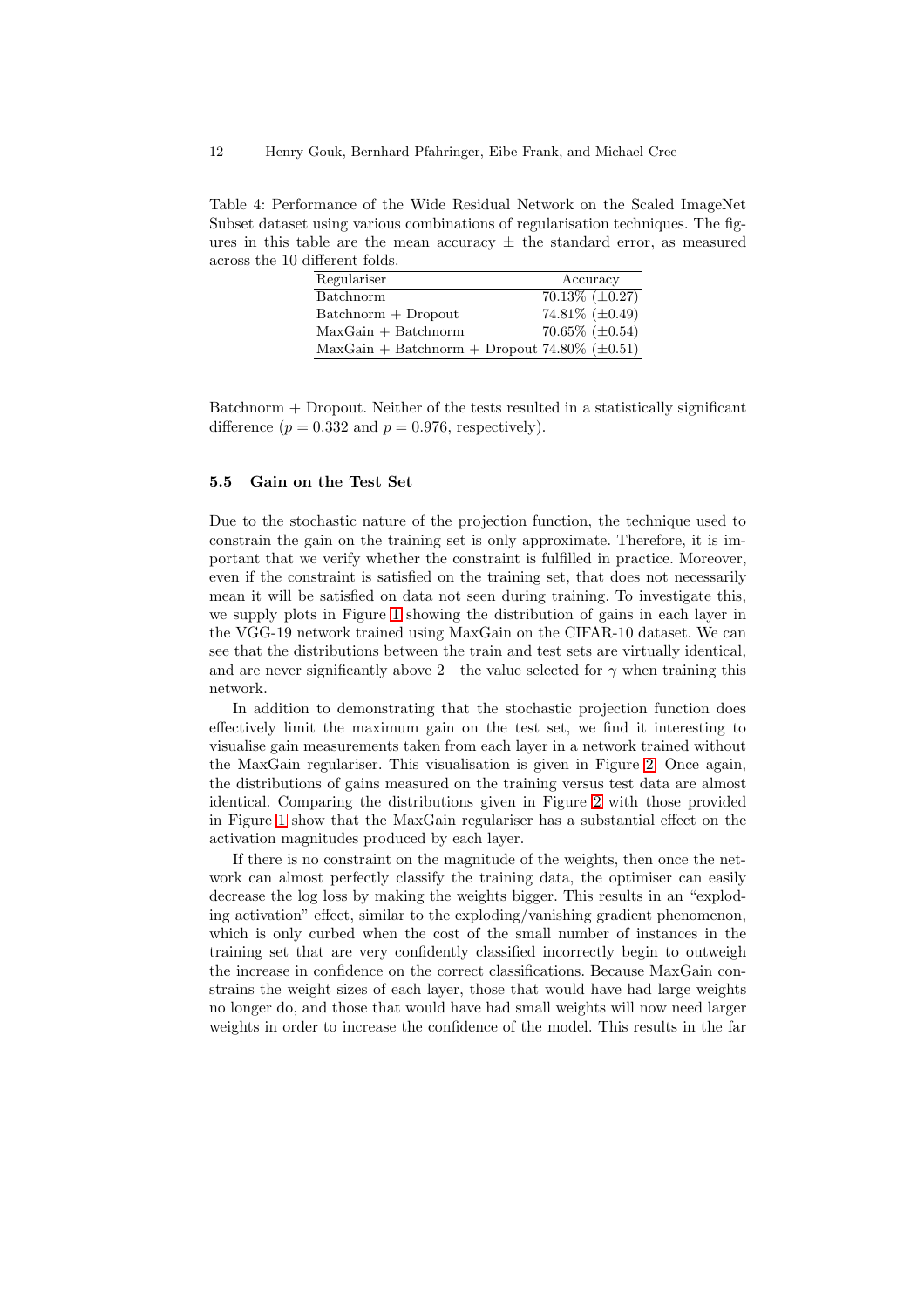<span id="page-12-0"></span>

more uniform changes in activation magnitude in Figure [1](#page-12-0) compared to those in Figure [2.](#page-13-0)

Fig. 1: Boxplots showing the distributions of gains measured on each layer of the MaxGain-regularised VGG-19 network trained on CIFAR-10. The top plot shows the distributions on the training set, and the bottom plot on the test set.

### 5.6 Sensitivity to  $\gamma$

The single hyperparameter,  $\gamma$ , that is used to control the capacity of MaxGainregularised networks should behave similarly to the  $\lambda$  hyperparameter proposed by Gouk et al. [\[7\]](#page-15-1) which is used to precisely bound the Lipschitz constant. In particular, when  $\gamma$  is set to a small value the model should underfit, and when it is set to a large value one should observe overfitting. We explore this empirically in the context of the VGG-style network trained on SVHN. Figure [3](#page-14-3) shows how the performance on the training and test sets of SVHN varies as  $\gamma$  is changed. This plot shows that  $\gamma$  behaves in much the same way as the previously mentioned  $\lambda$ hyperparameter. Specifically, for very low values of  $\gamma$ , the network exhibits low accuracy and high loss for both the train and test splits of the dataset. As the value of  $\gamma$  is increased, the training accuracy goes towards 100% and the loss goes towards zero. The test accuracy peaks and then plateaus, however the loss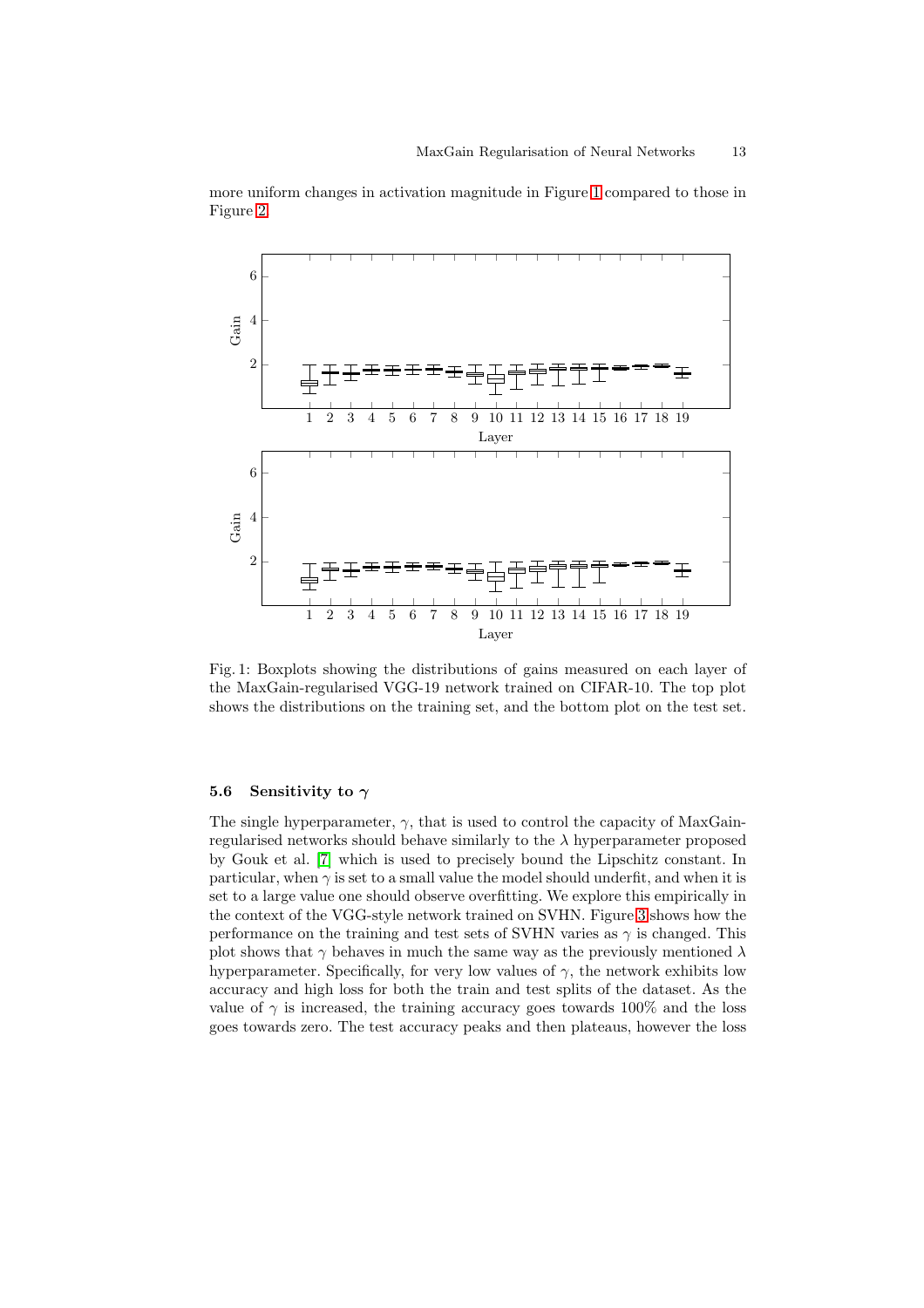<span id="page-13-0"></span>

Fig. 2: Boxplots showing the distributions of gains measured on each layer of the unregularised VGG-19 network trained on CIFAR-10. The top plot shows the distributions on the training set, and the bottom plot on the test set.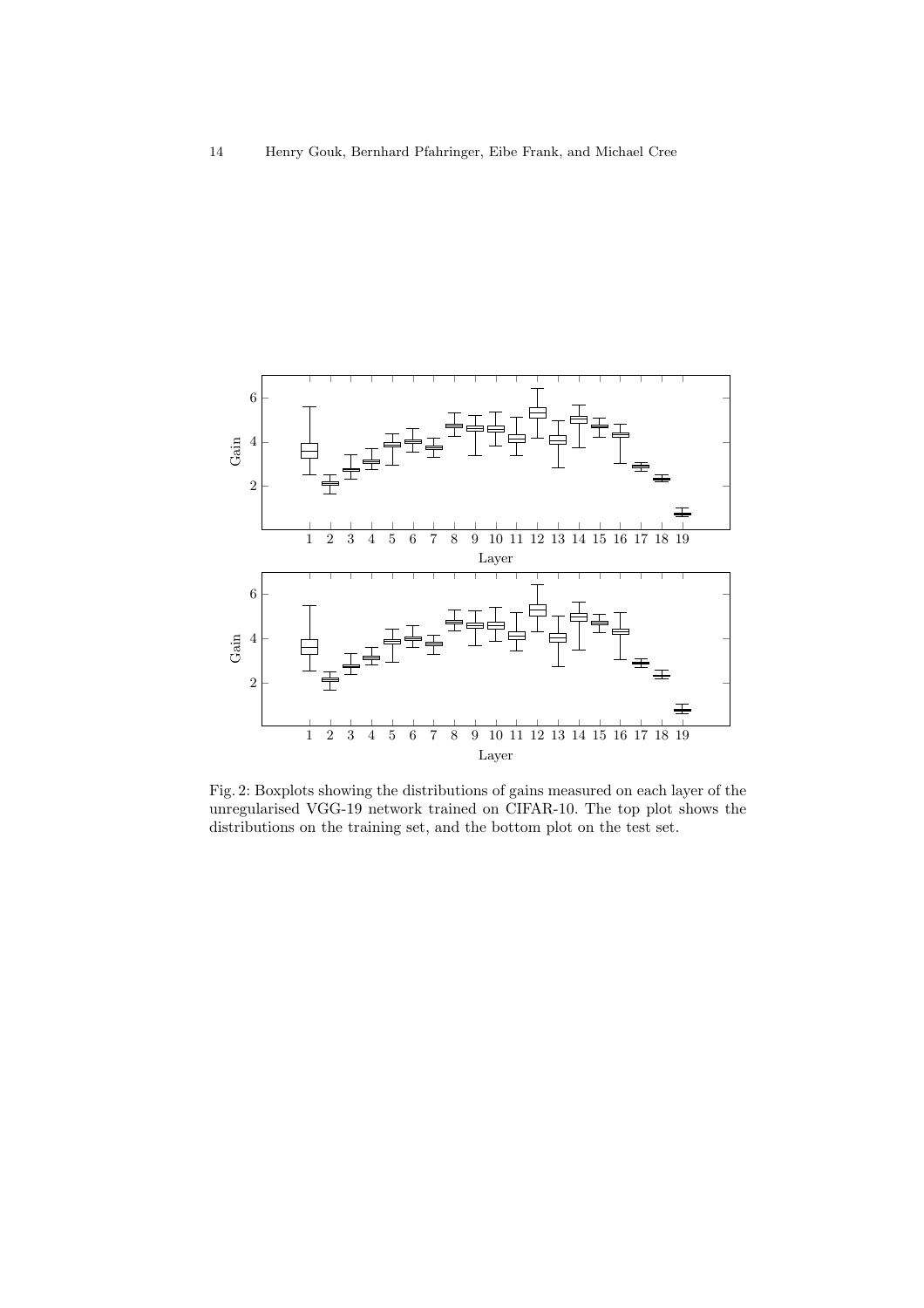on the training set continues to increase, indicating that the network is more confidently misclassifying instances rather than misclassifying more instances.

<span id="page-14-3"></span>

Fig. 3: Accuracy (left) and log loss (right) of the VGG-style model on both the train and test splits of the SVHN dataset as the  $\gamma$  hyperparameter is varied. The legend is shared between both plots.

## 6 Conclusion

This paper introduced MaxGain, a method for regularising neural networks by constraining how the magnitudes of activation vectors can vary across layers. It was shown how this method can be seen as an approximation to constraining the Lipschitz constant of a network, with the advantage of being usable for any vector norm. The technique is conceptually simple and easy to implement efficiently, thus making it a very practical approach to controlling the capacity of neural networks. We have shown that MaxGain performs competitively with other common regularisation schemes, such as batch normalisation and dropout, when compared in isolation. It was also demonstrated that when these techniques are combined together, further performance gains can be achieved. Some of these results were obtained using a novel dataset with predefined folds that allows for practical significance testing in experiments involving convolutional networks.

## References

- <span id="page-14-1"></span>1. Martin Arjovsky, Soumith Chintala, and Léon Bottou. Wasserstein gan. *arXiv preprint arXiv:1701.07875*, 2017.
- <span id="page-14-0"></span>2. Lawrence Cayton. Algorithms for manifold learning. *University of California at San Diego Technical Report*, 12(1-17):1, 2005.
- <span id="page-14-2"></span>3. Jia Deng, Wei Dong, Richard Socher, Li-Jia Li, Kai Li, and Li Fei-Fei. Imagenet: A large-scale hierarchical image database. In *Computer Vision and Pattern Recognition, 2009. CVPR 2009. IEEE Conference on*, pages 248–255. IEEE, 2009.